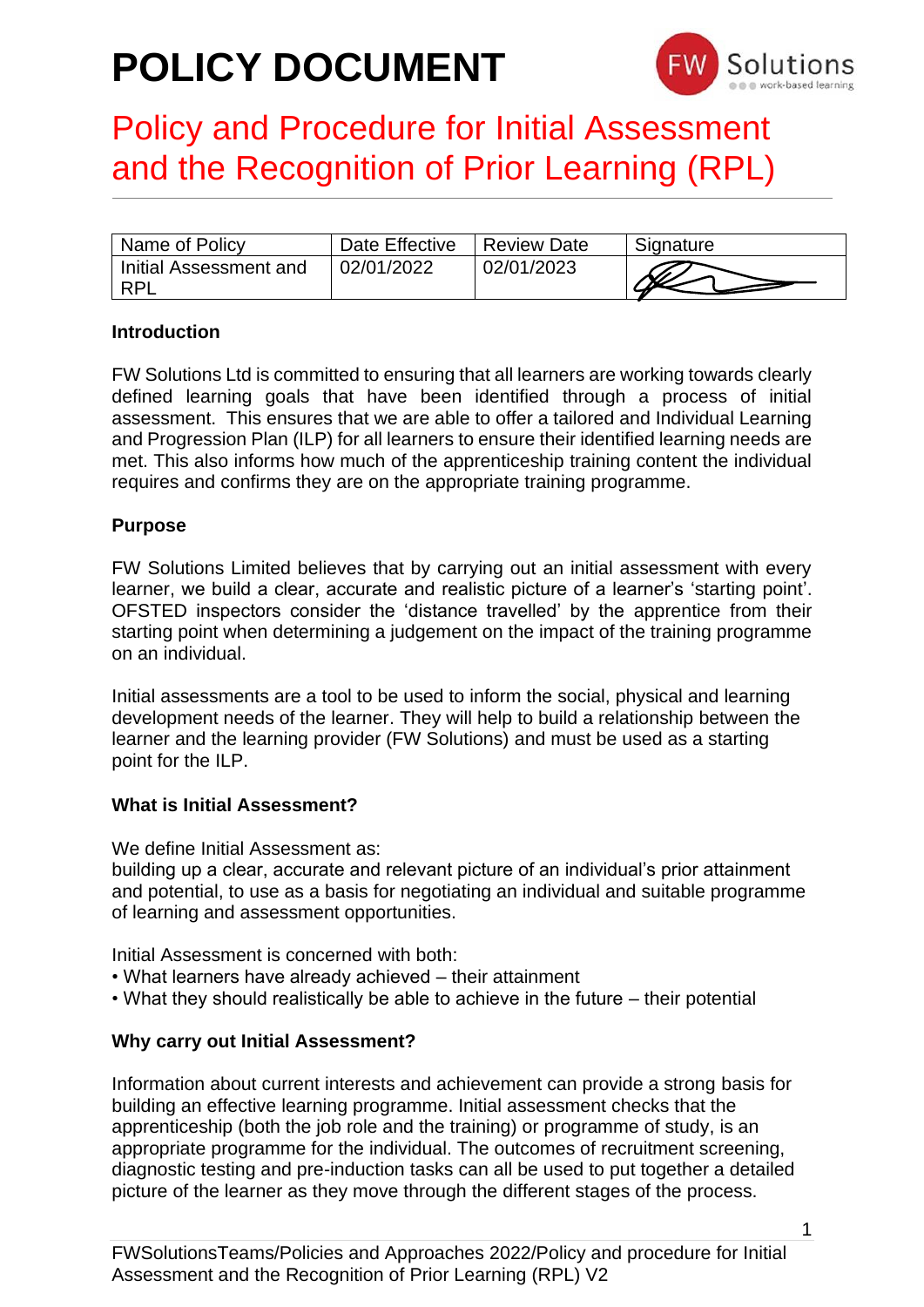

## Policy and Procedure for Initial Assessment and the Recognition of Prior Learning (RPL)

Initial Assessment involves the collection of a wide range of information to form a coherent picture of the individual skills, knowledge, abilities, behaviours and learning needs. This information is used to place the learner on an appropriate pathway which matches their skills, knowledge, behaviours and abilities and addresses their individual needs thus improving their opportunities for success. Without this, there are only assumptions. A learner who is on a programme at the right level and has interest and aptitude for the work they do will be more likely to succeed.

### **Policy on ensuring a robust Initial Assessment process:**

A robust Initial Assessment process should be learner centred. This means that it needs to:

• engage learners and be of benefit to them and their learning journey

• help learners feel positive about themselves and their potential to learn It is important that learners need to:

- understand why we want to put together an early and accurate picture of their skills and needs
- have access to their Individual Learning Plan

• feel confident about how the learning plans will be used to help them Many learners have different levels of literacy, numeracy and language skills as well as other strengths and areas for development which may impact upon a learning programme. FW Solutions ensure a robust initial assessment process that: -

- is completed prior to the start date of the programme of study:
- is initiated at the recruitment stage when an apprentice is applying for an apprenticeship job;
- is a process, not a single event;
- uses a range of methods;
- helps Teaching and Learning Coordinators and employers to find out about learners;
- helps learners to find out about themselves and their programme (what they will learn and how);
- confirms the learner is enrolling on an appropriate subject and level of study programme/apprenticeship;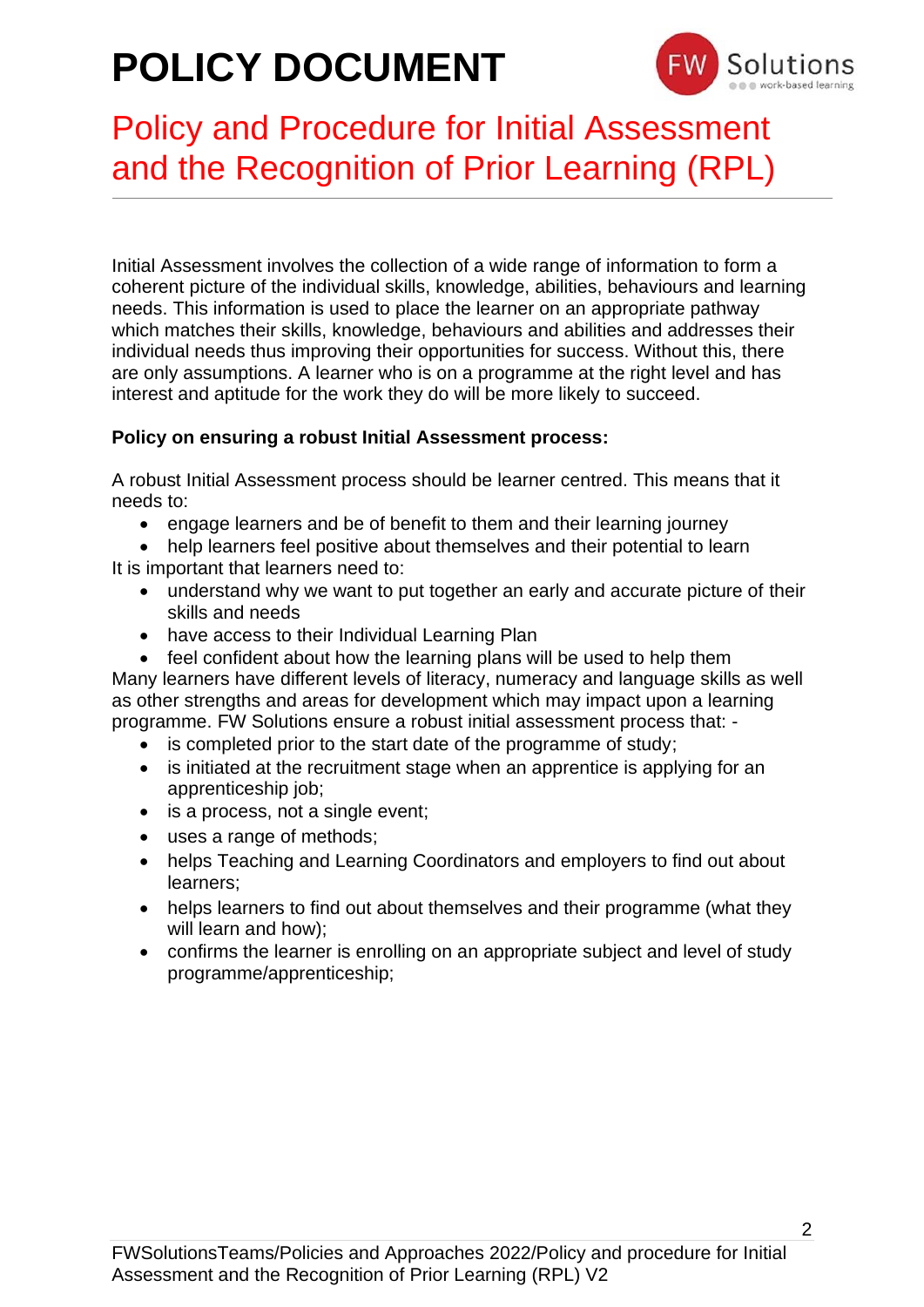

## Policy and Procedure for Initial Assessment and the Recognition of Prior Learning (RPL)

### **Information that will be considered during initial assessment**



The initial assessment will include:

- Initial telephone interview where the apprentice has applied for an apprenticeship job
- Employer interview and practical observation
- Application forms and work history
- Current and prior attainments including Personal Learning Record (PLR) from the Learner Record Service (LRS) reports and qualification certificates
- Literacy, numeracy and digital skills assessment
- Learning needs
- Learning styles
- Skills gap analysis using Skills Review
- Academic assessments
- Goals and aspirations
- Discussion with Learner Engagement team

Enabling the identification of:

• Appropriate advice and guidance

FWSolutionsTeams/Policies and Approaches 2022/Policy and procedure for Initial Assessment and the Recognition of Prior Learning (RPL) V2

3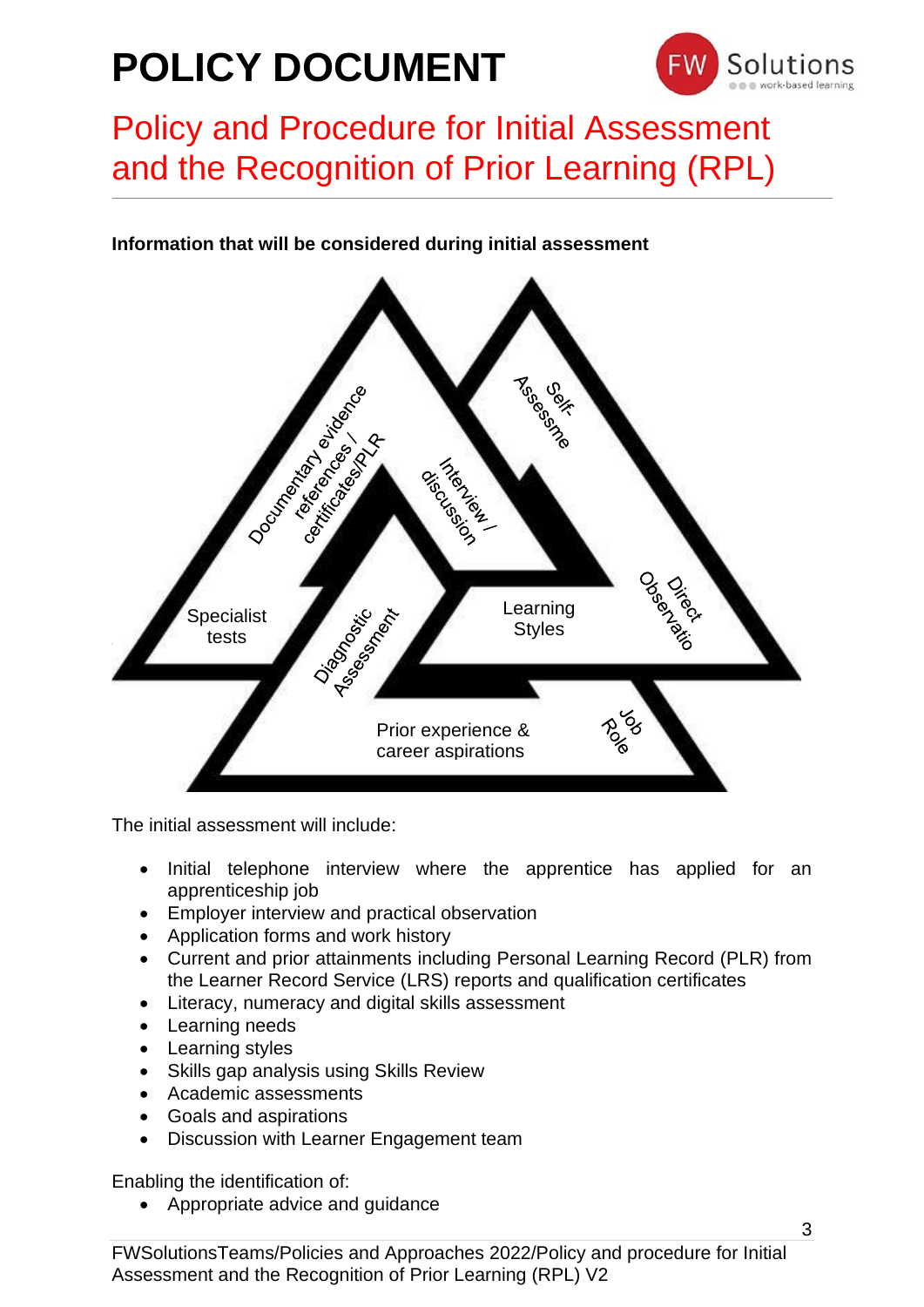

## Policy and Procedure for Initial Assessment and the Recognition of Prior Learning (RPL)

- An appropriate qualification at an appropriate level
- An appropriate Teaching & Learning Co-ordinator (TLC)

This then leads to the completion, implementation and evaluation of an effective Individual Learning Plan (ILP) and identification of learning and assessment opportunities and resources.

If additional support is identified during initial assessment, those needs will be discussed with the FW Solutions' Senior Management Team and/or SEN-Co to ensure appropriate resources are made available at the start of the programme. Not all needs may be met by FW Solutions or the learner's employer and, where appropriate, learners may be referred to specialist, partner organisations.

FW Solutions will involve the employer to identify where they can support the learner with their needs, between visits with their TLC. Initial assessment will be revisited during the programme as a review tool and to aid in the measure of 'distance travelled'.

### **Roles and Responsibilities**

FW Solutions Ltd is responsible for ensuring that all employees involved in the assessment of learners receive appropriate training, supervision and support regarding the policy and their responsibilities.

Manager's Responsibility: the Managing Director is responsible for ensuring that a copy of this document is available to all employees and that the policy and procedure are reviewed annually. The Managing Director is responsible for ensuring the adherence of this policy by all employees and that the policy is available to learners and employers on the web site.

Individual's Responsibility Individual employees are required to act in accordance with the policy, to enable appropriate support to the learner(s), failure to do so may be considered as an act of misconduct and may result in disciplinary action.

### **Policy Implementation – Procedure**

It is essential that all employees put the learner at the centre of the initial assessment process; the process is an important part of the TLC gaining and understanding a rounded picture of the learner as a person.

FW Solutions guide the learner through the completion of a number of mandatory initial assessments:

- Review of Personal Learning Record (PLR) from the Learner Record Service
- Checking prior attainment certificates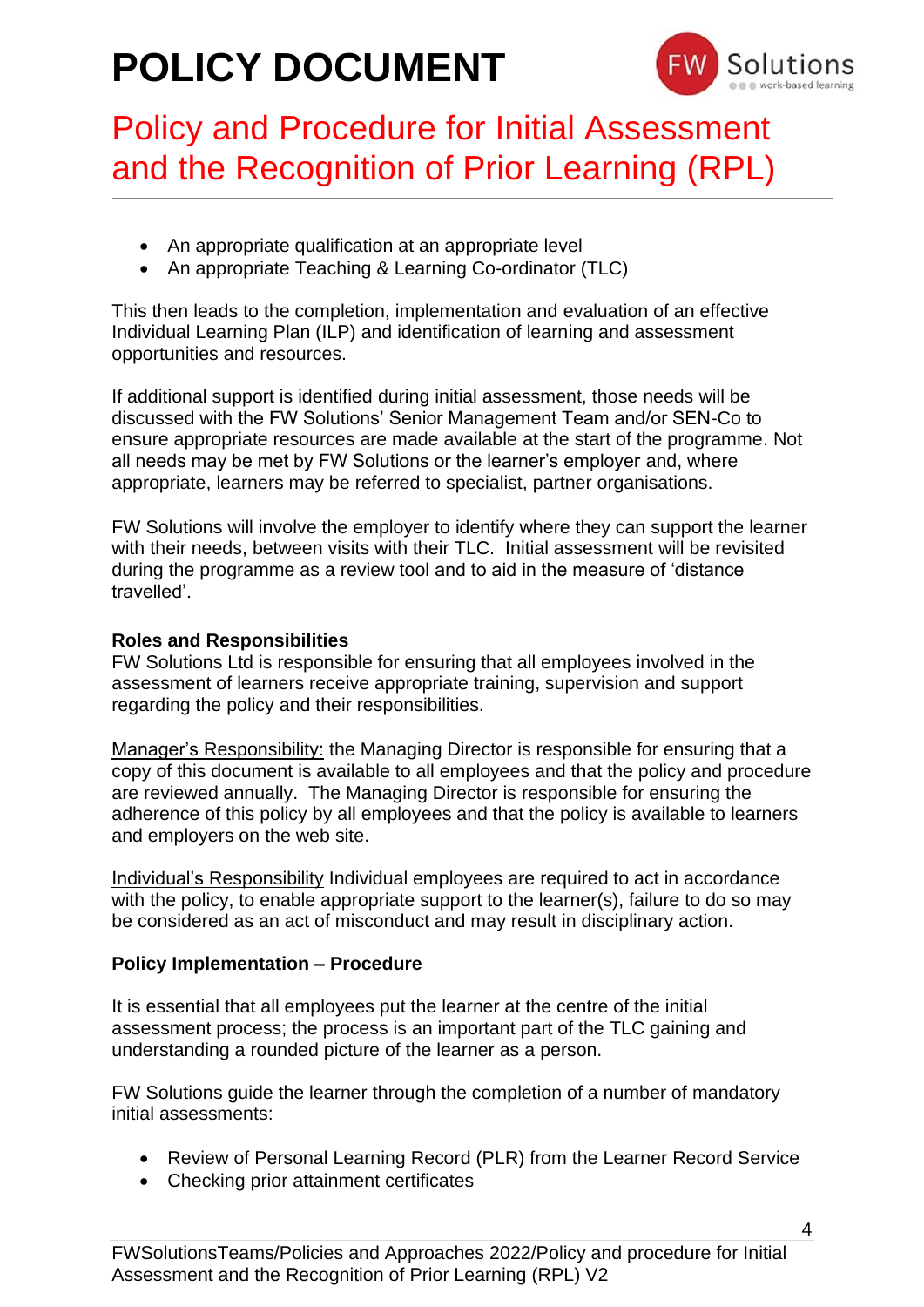

## Policy and Procedure for Initial Assessment and the Recognition of Prior Learning (RPL)

- Completion of the FW Solutions Application form, including self-assessment of digital skills, goals and aspirations and the reasons for enrolling on the course
- NCFE/Skills Forward Learning Style Assessment, to discover the learner's preferred styles of learning, which can inform use of different resources in the early stages of the programme (TLCs must not rely too heavily on this assessment as pigeon holing learner's learning styles may be detrimental to completion of the course. An approach of continual assessment and discussion will further inform learning needs).
- NCFE/Skills Builder Screening, Initial Assessment and Diagnostic tests, to discover current levels of ability in maths and English and inform a starting place for further appropriate assessments
- NCFE/Skills Review for apprentices to assess current Knowledge, Skills and Behaviours (KSBs) against the apprenticeship standard
- Health and Safety Induction work (Study Guide)
- For Higher Apprenticeships and Level 4/5 Diplomas, a pre-course essay to assess academic writing skills

The TLC or learner engagement officer will then conduct the structured Learner Profile Discussion to include:

- Occupational background and current job role
- Prior attainment and courses attended
- Courses that the learner has started and not completed and the reasons
- How the apprenticeship will develop the gaps in KSBs identified in the Skills Review
- Assessment needs
- Learning needs
- Additional Support needs
- Progression opportunities
- How the apprenticeship/study programme can help the learner achieve their goals and aspirations.

TLCs will further probe the learner where the structured discussion has led to them needing an understanding of:

- Social needs
- Pastoral Care
- Records of Dyslexia Assessments
- Any other IAG

### **Documentary Evidence**

Documentary evidence is a good source of information that is considered at the start of the initial assessment process. Application forms submitted via Find an Apprenticeship or by completing the FW Solutions application form provide useful information about prior experience, achievements and aspirations. It can also be a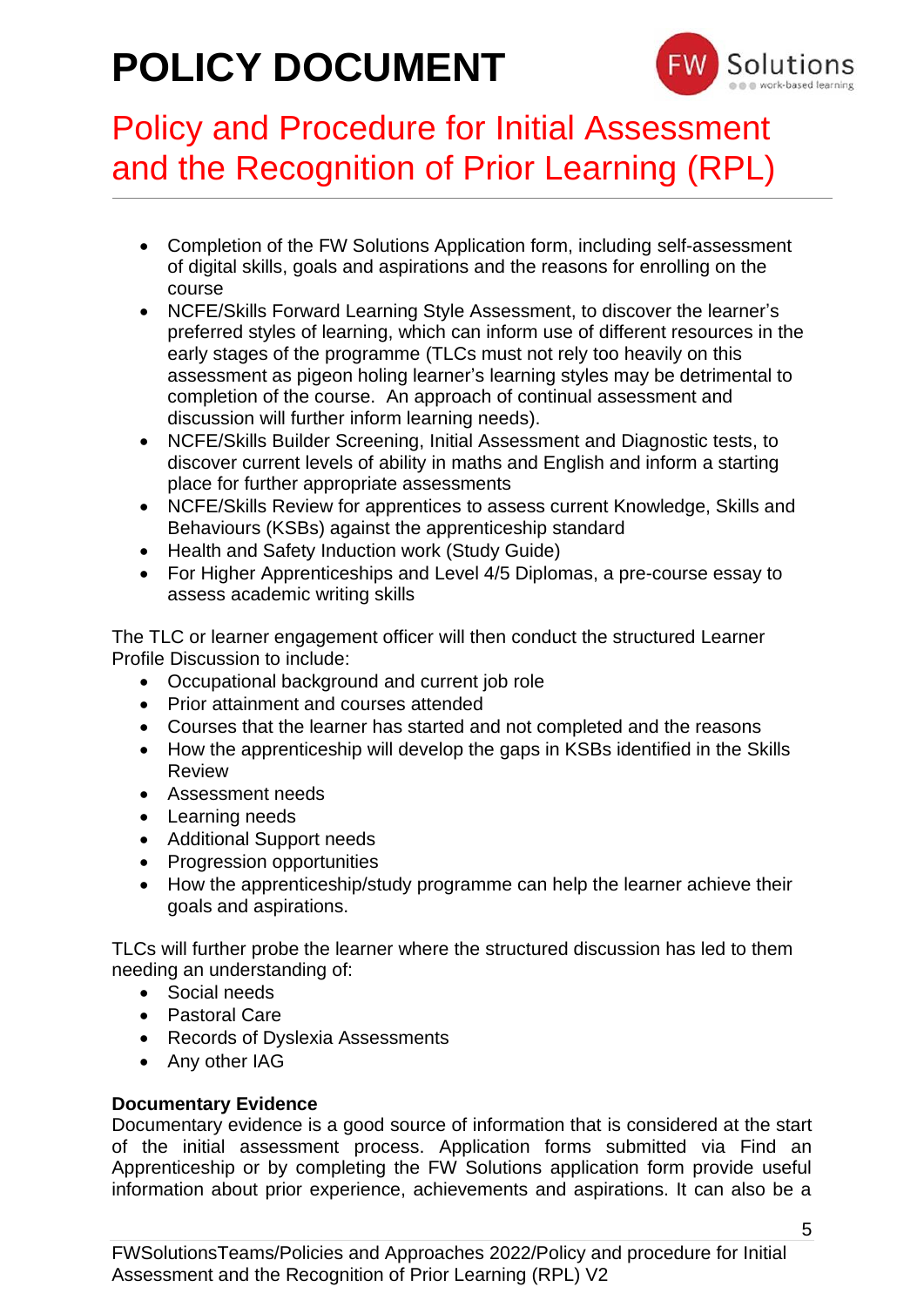

## Policy and Procedure for Initial Assessment and the Recognition of Prior Learning (RPL)

useful early indicator in assessing English by the way it is written and whether there are spelling errors. Records of achievement, certificates, and references can all be sources of information about the skills and abilities that an individual can bring to their learning.

### **Assessing English and Maths**

FW Solutions will initially look at the Personal Learning Record in the Learner Record Service, identified through the individual learner number (ULN) as soon as the application form is received.

All learners commencing apprenticeships who have not attained a Grade A\*-C/9-4 in English and maths (or equivalent) will work towards them as part of their apprenticeship learning.

Qualification certificates can also provide the learner's current attainment level if there are no records in the PLR. However, we will also underpin this by using the NCFE/Skills Builder English and maths Initial Assessment System, which tracks the Functional Skills curriculum and satisfies the core curriculum for English and maths from pre-entry level to level 2. The Initial Screening tool is dynamic and adjusts the level according to the answers given, allowing the learner to see what level they are currently working at. The screen assessment will also produce an Additional Learning Needs Report (ALN) if the learner scores over 60% of the dyslexia or dyscalculia questions.

The Initial Assessment enables learners to find out their current level in English and maths and informs the system which level of Diagnostic Assessment to take. The diagnostic will then identify their strengths and weaknesses and form the basis of the Individual Skills Plan (ISP) which creates a portfolio of learning resources to support their learning programme and achieve their programme outcomes. In certain circumstances, the Functional Skills specialist or TLC may override the diagnostic level to a higher or lower level to ensure an accurate picture of strengths and weaknesses is gained.

If the learner has already achieved GCSE Grade A\*-C/9-4 in English and maths (or equivalent), FW Solutions is committed to continuing the development of literacy and numeracy at this level and beyond. Diagnostic results are used at initial assessment to plan a programme to 'embed' teaching and learning of weaker areas identified by the Skills Forward platform (Topics Student Needs to Practice) in the Individual Skills Plan (please refer to the Learner Functional Skills Guide).

#### **Interview/Discussions**

A well-managed and structured interview generates a lot of useful information and will organically lead to further informative conversations. An essential part if the initial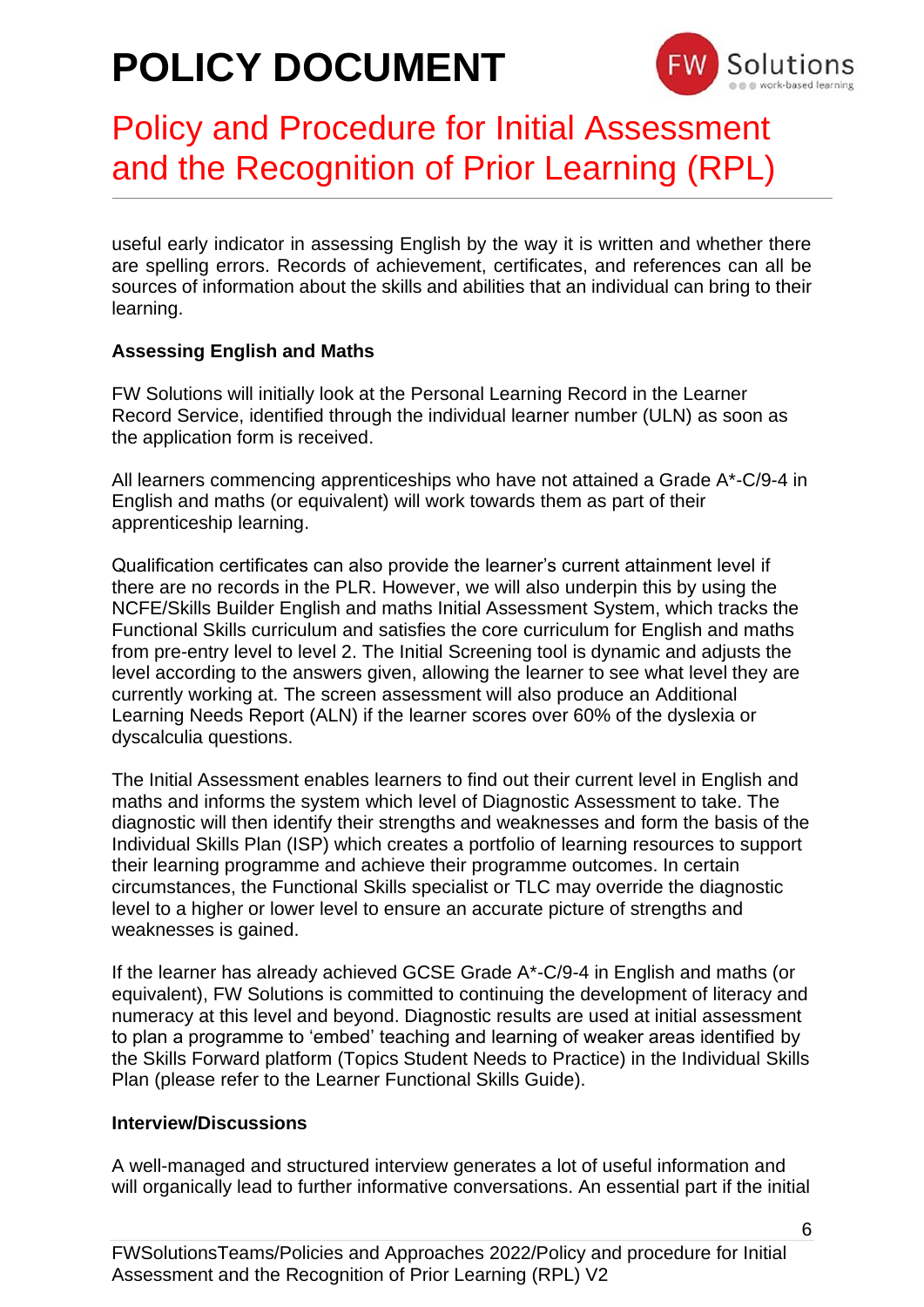

## Policy and Procedure for Initial Assessment and the Recognition of Prior Learning (RPL)

assessment process it to talk to learners, asking them questions and actively listening to what they have to say. The information gathered through discussion provides a strong indication of interest, aptitude, ability and aspirations. The discussion will be carried out by the learner's TLC, or the Learner Engagement Officer, at the first 'welcome meeting'.

Initial assessment discussions are structured and consistent although they do not need to be formal and where the opportunity arises, further probing questions can be asked if required. The key reasons for this are:

- a structured approach is far more likely to elicit more information and ensure that no questions are forgotten;
- all learners are asked a standard set of questions rather than leaving the questions open to the individuals carrying out the interview. These questions are focussed on:
	- ➢ Previous Qualifications and academic background
	- ➢ Previous work experience
	- ➢ Maths, English and Digital Skills
	- ➢ Goals and Aspirations
	- ➢ Starting Point
- Discussions are an ideal opportunity for the training provider and learner to get to know each other.

The outcome of the discussion is recorded in the ILP and in the discussion record in Skills Review and informs the learner's starting point.

#### **Self-Assessment and Skills Review**

Skills Review is a self-assessed skills gap analysis tool that enables an apprentice and their employer to review and input recognised prior learning and measure the key areas of knowledge, skills, competence and behaviours that are part of an apprenticeship standard.

The generated result is then used to have a detailed discussion in relation to how the apprenticeship is structured, delivered and funded. The functionality allows FW Solutions to document and evidence any changes to duration, funding and clear milestones that are to be achieved on programme.

We repeat the review process over time to demonstrate progress against the KSBs within the standard enabling us to monitor the apprentice's readiness for End Point Assessment.

### **Recognition of Prior Learning/ Experience**

Information about a learner's qualifications and achievements can provide an indication of their general level of ability. In recognising prior learning, the following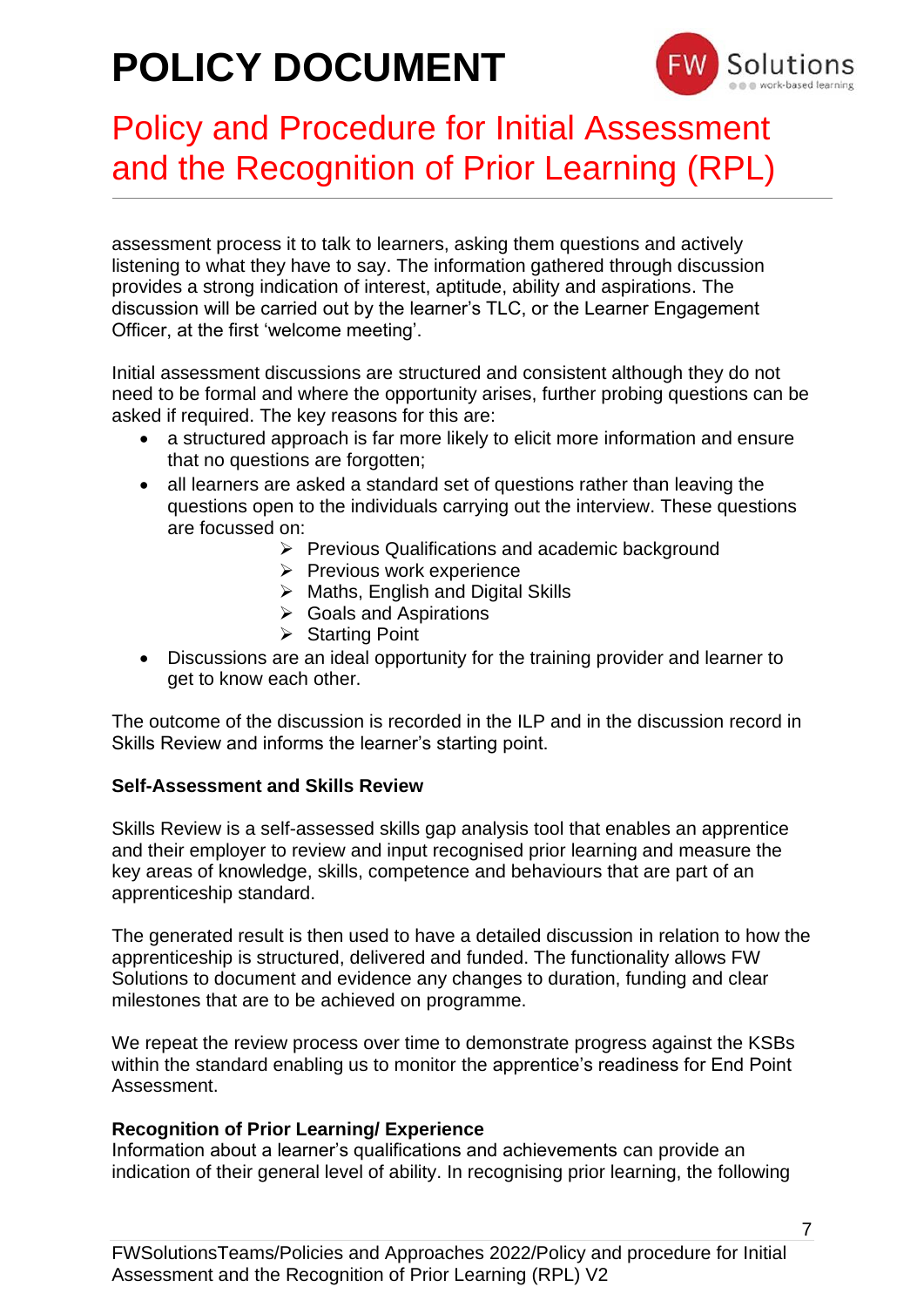

## Policy and Procedure for Initial Assessment and the Recognition of Prior Learning (RPL)

should be considered against the knowledge, skills and behaviours set out in the Apprenticeship standard or adult learning programme:

- Work experience (this is particularly important if the apprentice is an existing employee);
- Prior education, training or associated qualification(s) in a related sector subject area (this goes beyond just English and maths); and
- Any previous apprenticeship started or completed

Information on existing qualifications may also indicate weakness areas. For example, the absence of (or low grades in) GCSE maths & English, may suggest basic skills needs which require further investigation during initial assessment. The purpose of establishing a leaner's prior experience and learning is to avoid any duplication of learning in an area for which they are already deemed competent and the impact on the minimum length of time required to complete the apprenticeship or programme of learning.

If the learner is already employed, discussion will identify the duties involved in the job role (whether it is a new or existing job role) to ensure relevance to the qualification/apprenticeship being undertaken**.** Consideration will be given as to the knowledge, skills and behaviours that already may have been gained in the job role against the knowledge, skills and behaviours set out in the apprenticeship or programme of study and ensure that significant new learning is required.

When FW Solutions identifies prior learning or experience and this impacts on the apprenticeship or learning programme, this is recognised and recorded in the Off the Job Training Plan, Commitment Statement and ILP and in Skills Review and the content, duration and price of the programme of learning adjusted accordingly. Using the Professional Discussion record in Skills Review, FW Solutions will quantify the proportion of prior learning already attained, quantify the proportion of off-the-job training content that will not be covered (where the programme is an apprenticeship) and quantify the amount that funding will be reduced by.

### **Feedback from initial assessment**

Feedback is given after the initial assessment and short-term targets are set once the learner is accepted onto a programme of study. This takes place at the first 'welcome meeting'. Feedback is used to increase the learner's self-awareness, build confidence and motivate them to succeed. We encourage learners to discuss the outcomes of assessment and develop a language of learning. This will help them take an active role in making decisions about goals and targets for their individual learning plan.

#### **Initial Assessment Implementation Checklist for TLC/Learner Engagement Officer:**

• Is the assessment introduced to learners in a positive way?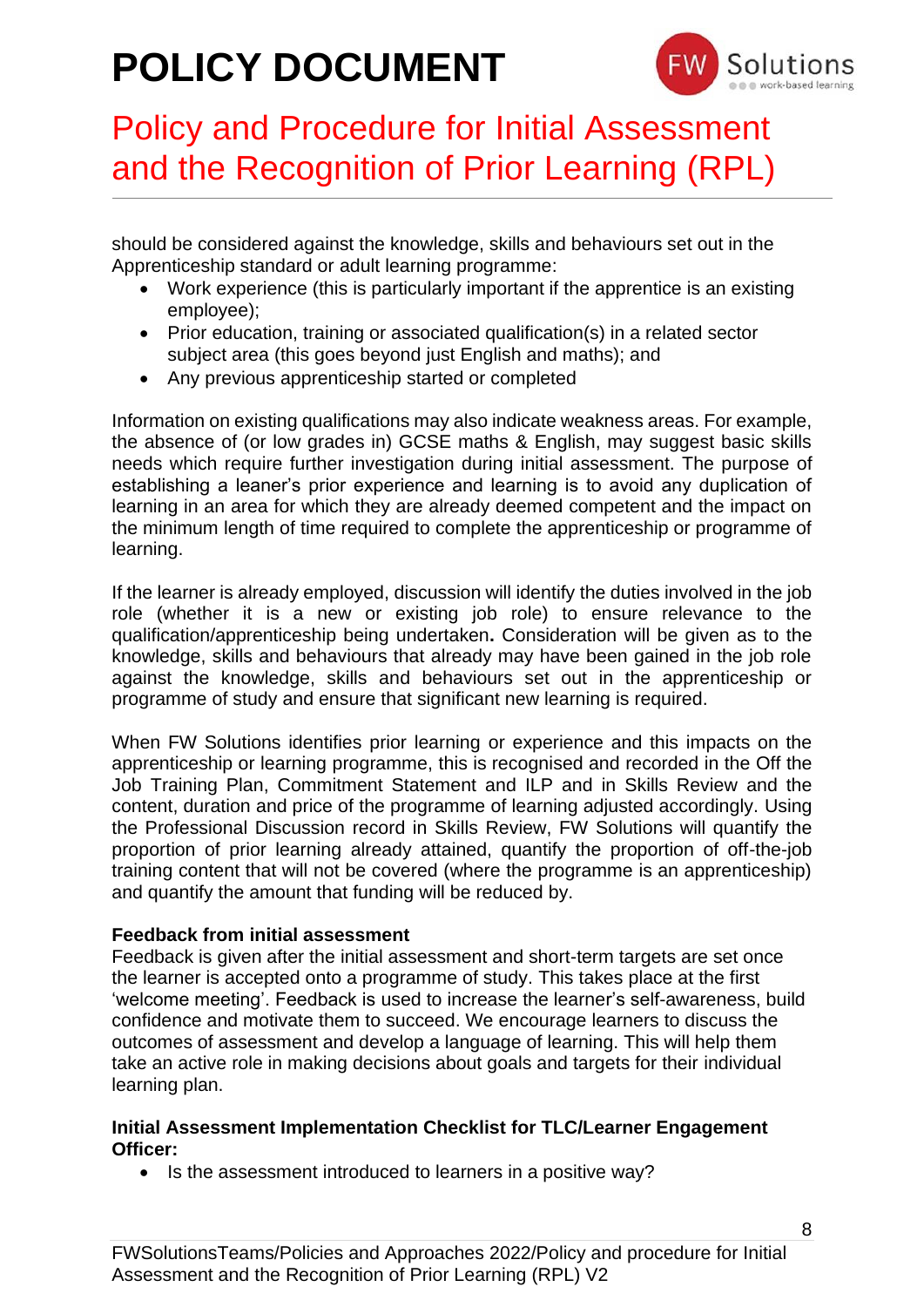

## Policy and Procedure for Initial Assessment and the Recognition of Prior Learning (RPL)

- Does the learner understand what will happen during and after the initial assessment?
- Are the initial assessments providing the information you need in order to advise the learner effectively?
- Is the learner given the opportunity to discuss and feedback on the assessment process?
- Does the learner understand who will see the information from the initial assessment and how it will be used?
- Has the outcome of initial assessment been recorded in full on the ILP and in Skills Review?

### **Process where additional support is identified during initial assessment**

- 1. Results of Initial Assessment are used to inform the Individual Learning Plan  $(ILP)$
- 2. If the need for additional support is identified, this is recorded in the 'Additional Support Form' and the SEN-Co informed?
- 3. Additional Learning Support form is completed with the learner and action plan/review dates agreed.
- 4. All employees that will be involved with the learner are made aware of any support needs
- 5. On-going support is provided throughout the learner's time on programme and reviews undertaken regularly.

### **Staff CPD**

It is important to FW Solutions that staff involved in the initial assessment process hold a wide range of skills and knowledge. They will have at least a minimum understanding of: -

- The purpose of Initial Assessment
- Government Policy on Initial Assessment and RPL [https://www.gov.uk/government/publications/apprenticeships-recognition-of](https://www.gov.uk/government/publications/apprenticeships-recognition-of-prior-learning/apprenticeships-initial-assessment-to-recognise-prior-learning)[prior-learning/apprenticeships-initial-assessment-to-recognise-prior-learning](https://www.gov.uk/government/publications/apprenticeships-recognition-of-prior-learning/apprenticeships-initial-assessment-to-recognise-prior-learning)
- Methods of identifying learning and support needs and collecting information
- The programmes of study available to the learner by FW Solutions
- Understanding of the signposting procedure where a learner cannot be supported by FW Solutions
- Other providers or agencies who may be best able to support a learner's needs
- Employer Engagement and Training Needs Analysis
- Interviewing and questioning techniques
- Minimum Level 2 IAG qualification
- Equality and Diversity and non-discriminatory practices
- Learning Styles
- Data protection and confidentiality policies

9